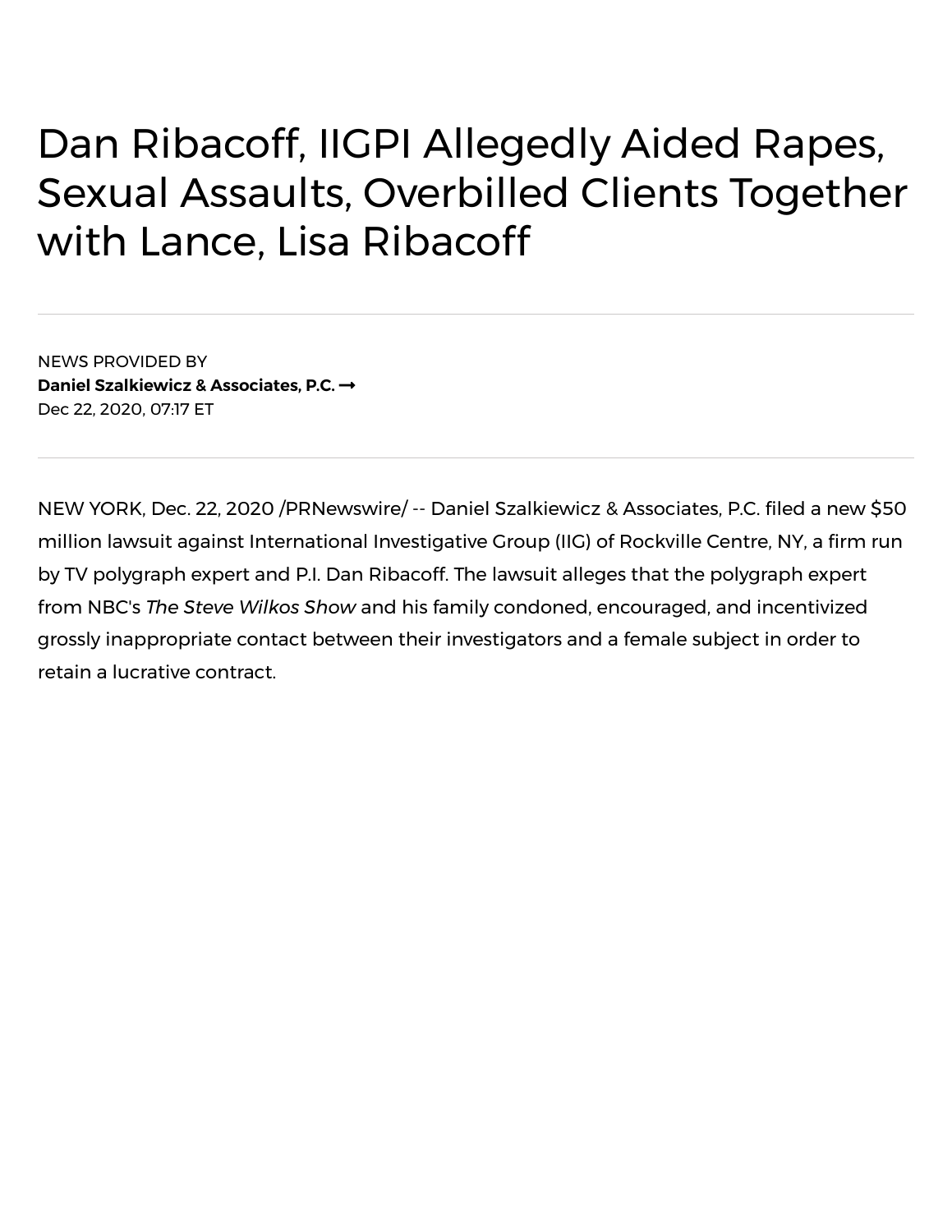

X

Plaintiff Susanne Gold-Smith filed a lawsuit against Dan Ribacoff, Lance Ribacoff, Lisa Ribacoff, Barbara Ribacoff, and International Investigative Group ("IIG") alleging negligence; she has also brought a sexual assault lawsuit against the offending PIs



The Plaintiff and former subject of an IIG matrimonial investigation, Susanne Gold-Smith, alleges that Dan Ribacoff, together with his children Lance Ribacoff and Lisa Ribacoff, personally supervised and was aware of IIG's investigators' nefarious conduct. According to the lawsuit, after months of surveillance failures, IIG resorted to desperate measures to control their subject. As a result of their actions, the Ribacoffs fostered a toxic culture and permissive environment for sexual assault which ultimately led to Gold-Smith being raped by former NYPD Detective Yanti Mike Greene and New York State-licensed P.I. Richard Custodio, and sexually assaulted by former NYPD officers Tyrone a.k.a. Ty Dux and Fred Caravousanos as well as former Nassau County Police Officer Saul Roth.

The suit against IIG is based on troves of newly discovered and previously unknown text messages forensically recovered from investigator Yanti Mike Greene's iCloud account, which revealed that the Ribacoffs used investigators to overbill clients. Text messages confirm that lead IIG investigator and former NYPD detective Yanti Mike Greene was frequently directed by the Ribacoffs to bill for hours he never worked in exchange for information obtained by inappropriately interacting with the subject. The suit alleges that other IIG investigators were rewarded for similar behavior.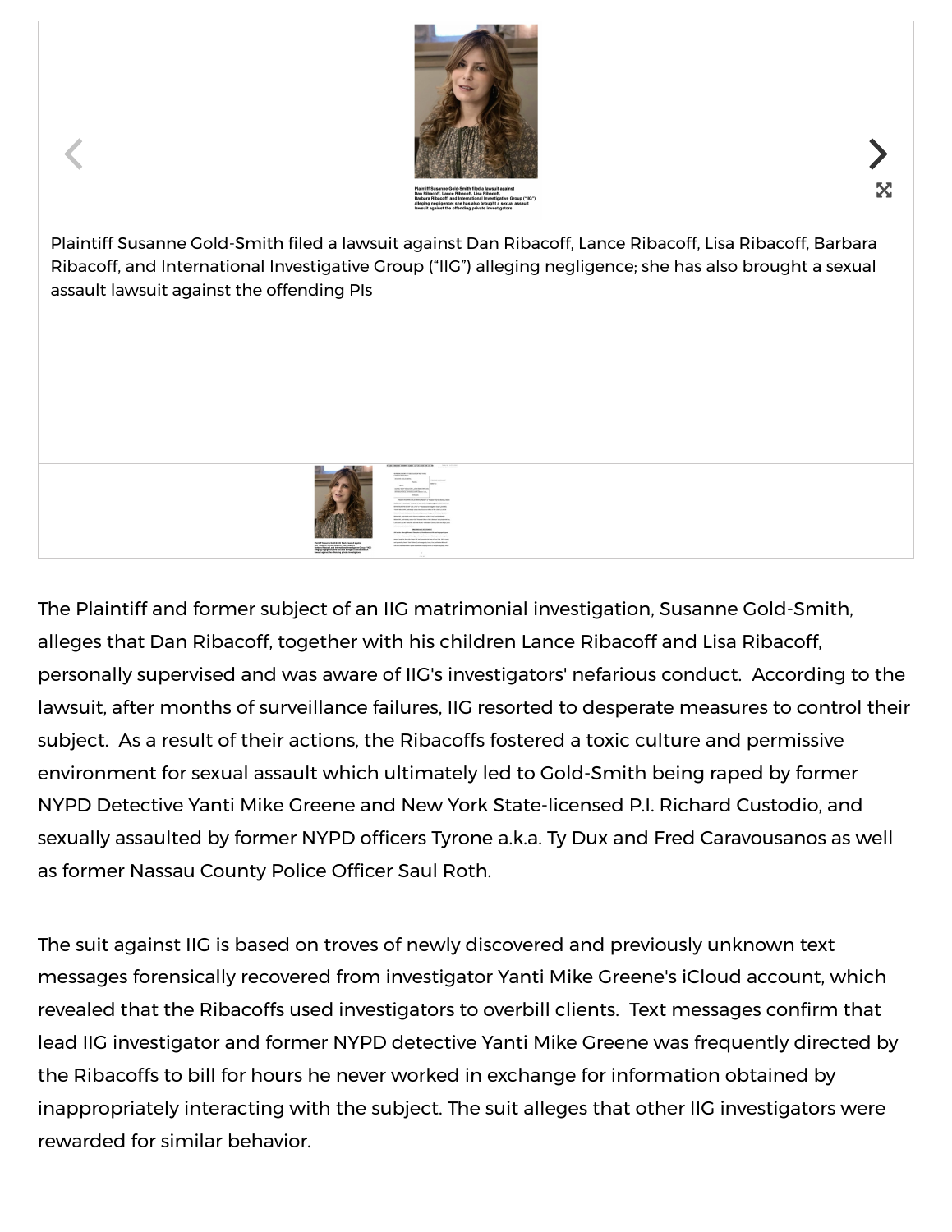According to the lawsuit, recovered text messages revealed that Greene, who played a central role in the investigation and carried out IIG's directives, received authorization from Dan Ribacoff to proceed with a plan to "shut down" a lawsuit Gold-Smith had filed against IIG in 2018; several weeks later, Greene raped and recorded Gold-Smith while she was incapacitated. The lawsuit alleges that Greene planned to use the nonconsensual video as leverage over Gold-Smith to drop her lawsuit against IIG. As alleged, Greene attempted to destroy much of the recorded footage he shot during the rape to conceal his crimes, and a hearing for contempt has been ordered by the Court in the pending sexual assault lawsuit Gold-Smith filed against Greene in 2019.

## *Descriptions of some of the text messages uncovered with reference to location within complaint:*

| Dan Ribacoff authorizing Greene to proceed with his plan to shut down Gold-Smith's 2018 lawsuit against IIG; Plaintiff alleges she was raped       | $\P$ 111 |
|----------------------------------------------------------------------------------------------------------------------------------------------------|----------|
| and recorded by Greene weeks later                                                                                                                 |          |
| Lance Ribacoff confirming his knowledge that IIG investigator Richard Custodio slept inside the subject's home during the investigation; Plaintiff | $\P$ 116 |
| alleges she was raped by Custodio                                                                                                                  |          |
| James Marr indicating he warned IIG about investigator Tyrone Dux and stating Dux was witnessed engaging in physical contact with the              | $\P$ 154 |
| subject while on duty; Plaintiff alleges she was sexually assaulted by Dux                                                                         |          |
| Yanti Mike Greene warning Saul Roth that Dan Ribacoff ordered him to delete communications related to the Gold-Smith investigation during          | $\P$ 141 |
| her active litigation against IIG                                                                                                                  |          |
| Lisa Ribacoff of IIG confirming awareness of investigator misconduct and her attempts to stop it, stating she was overruled by Dan Ribacoff and    | $\P$ 107 |
| Lance Ribacoff                                                                                                                                     |          |
| Lance Ribacoff acknowledging his awareness that IIG investigator Yanti Mike Greene intentionally arranged contact between IIG investigator         | $\P$ 80  |
| Richard Custodio and the subject                                                                                                                   |          |
| James Marr indicating that fellow IIG investigator Saul Roth was witnessed drunk and openly initiating physical contact with the subject while on  | $\P$ 105 |
| duty; Plaintiff alleges she was sexually assaulted by Roth that night                                                                              |          |
| Still video images of IIG Investigator Saul Roth allegedly assaulting Plaintiff while on duty                                                      |          |
| Dan Ribacoff confirming investigator interaction with the subject is unethical and illegal                                                         | $\P52$   |
| Lance Ribacoff instructing IIG investigator Yanti Mike Greene to double bill                                                                       | Ex 2, P1 |
| Lance Ribacoff instructing IIG investigator Yanti Mike Greene to work as the sole investigator but bill as if two investigators were present       | Ex 2, P1 |

The complaint alleges that recovered text messages also revealed the Ribacoffs and IIG were engaged in fraudulent billing practices while conducting private investigative work for other high-profile clients, including the Church of Scientology in their surveillance of Leah Remini, and for Gillian Hearst, the granddaughter of Patty Hearst, in her custody case, among others.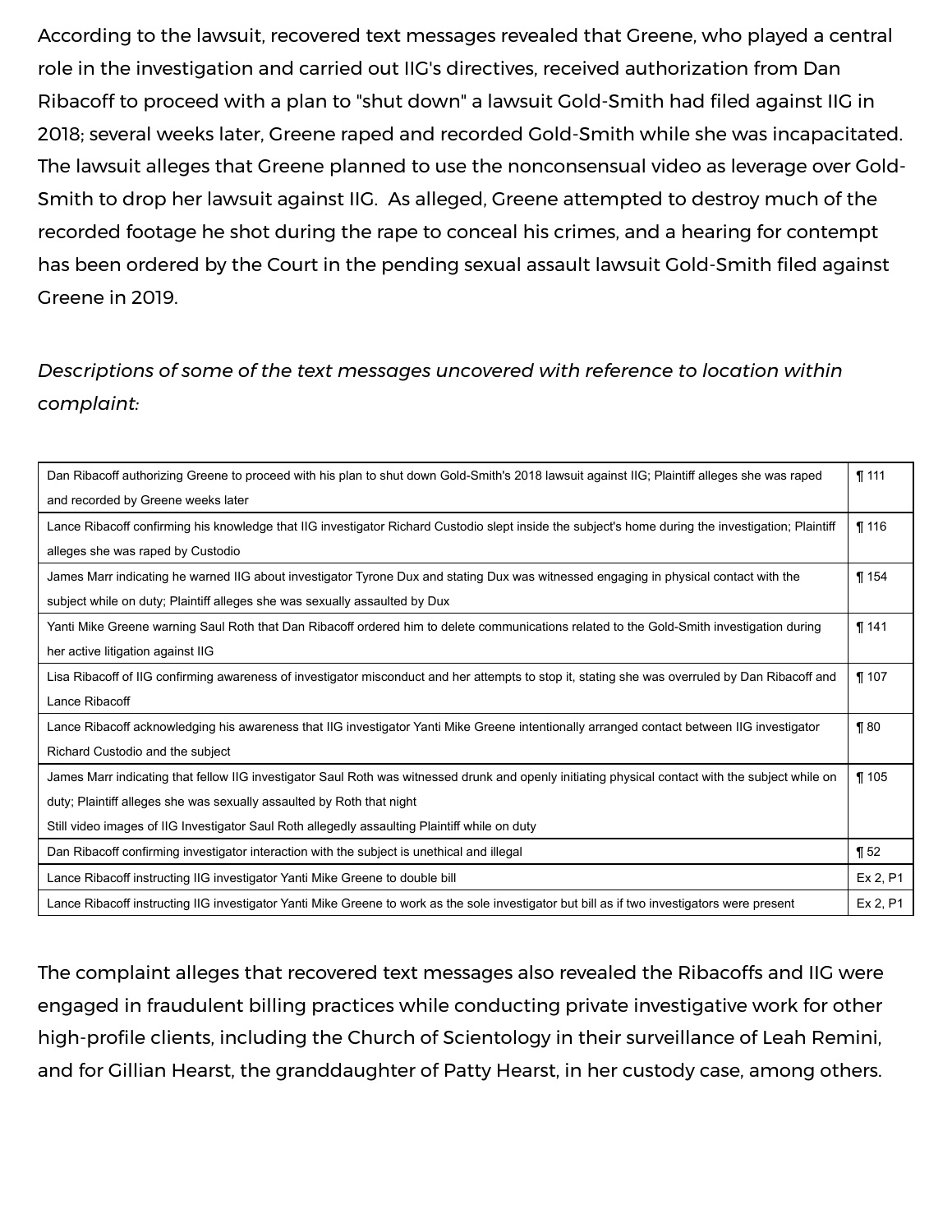"This was one of the most traumatic experiences I have ever endured. It was already a challenging time in my life, and IIG and their investigators exploited the power dynamic they had over me during the investigation. I was powerless, and after I was raped and sexually assaulted by these investigators, I lived in a constant state of fear. They made it clear that there would be repercussions if I ever exposed what they were doing. I'll have to live with that threat and the emotional toll this has taken on me for the rest of my life" said Gold-Smith.

The lawsuit alleges that IIG's negligence, lack of supervision, and fraudulent billing practices sent Gold-Smith's case into a free-for-all, with the investigators engaging in misconduct which included inappropriate relationships with Gold-Smith's friends and family members, frequenting strip clubs, soliciting prostitutes, using illegal drugs, and consuming hard liquor while on duty.

Although evidence indicates that the Ribacoffs directed investigators to delete incriminating communications regarding Gold-Smith's investigation, forensic experts were able to uncover almost 8,000 pages of relevant documents. Much of the newly discovered information was concealed by IIG during Gold-Smith's previous and current lawsuits.

"If the tactics alleged in this complaint and confirmed by the text messages don't warrant the revocation of Defendants' private investigative licenses by the State of New York, I do not know what would. While the Ribacoffs may have looked at Susanne's investigation as just another payday, our client will have to pay for their greed for the rest of her life" added Daniel Szalkiewicz, Gold-Smith's attorney.

International Investigative Group is licensed by the State of New York. The Plaintiff is suing for \$50,000,000 in damages which include aiding and abetting her rapes and sexual assaults, negligent supervision and hiring, and infliction of emotional distress. A lawsuit is pending against the individual investigators accused of rape and sexual assault.

*The Veried Complaint in Susanne Gold-Smith v. Daniel "Dan" Ribacoff, Lance Ribacoff, Lisa Ribacoff, Barbara Ribacoff and International Investigative Group, LTD. can be found at [https://iapps.courts.state.ny.us/nyscef/ViewDocument?](https://c212.net/c/link/?t=0&l=en&o=3019917-1&h=1754249152&u=https%3A%2F%2Fiapps.courts.state.ny.us%2Fnyscef%2FViewDocument%3FdocIndex%3DnG5w8%2FBZxocbIms8K1TyUA%3D%3D&a=https%3A%2F%2Fiapps.courts.state.ny.us%2Fnyscef%2FViewDocument%3FdocIndex%3DnG5w8%2FBZxocbIms8K1TyUA%3D%3D) docIndex=nG5w8/BZxocbIms8K1TyUA==*